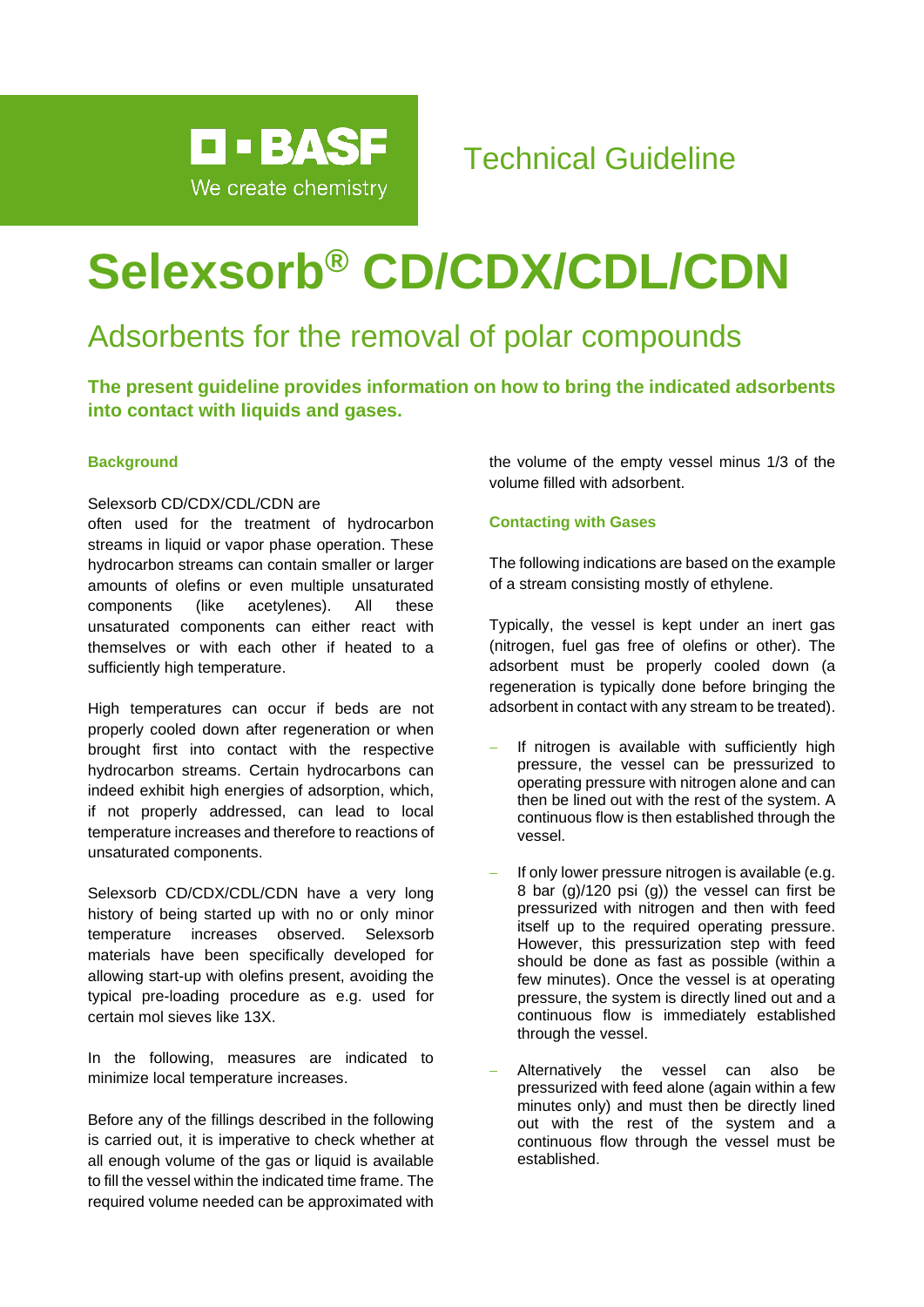

In case any larger temperature increases are observed during pressurization, the procedure must be stopped, and the vessel must be directly depressurized. Depressurization is preferably done co-currently with the direction the vessel was being pressurized with.

#### **Contact with Liquids**

Before starting the filling with liquid, the following points must be checked in addition to points indicated earlier:

- The availability, flow rate and maximum discharge pressure of the pump used for filling the vessel. The pump should be able to provide for the volume to be filled in ½ hour at the starting pressure used in the vessel.
- The possibility to discharge sufficient gas/vapor during the filling of the vessel to maintain the pressure in the vessel. A starting point can be the volumetric flow rate assuming that the liquid to be filled is filled in ½ hour.

The following indications are based on the example of a stream consisting mostly of propylene (as example of an LPG type stream). Typically the vessel is kept under an inert gas (nitrogen, fuel gas free of olefins or other). The adsorbent must be properly cooled down to a temperature lower than 50°C / 120°F (a regeneration is typically done before bringing the adsorbent in contact with any stream to be treated). It should thus be avoided to start filling during the hottest part of the day. The additional difficulty with LPG type streams is that these can flash to very low temperatures (below the allowed lower temperature limits of the steel used for vessel and piping) if these liquids are flashed against too low a pressure.

If nitrogen is available with sufficiently high pressure, the vessel can be pressurized to operating pressure with nitrogen alone. Once the vessel is at operating pressure, it will be filled from the bottom with the liquid feed while the nitrogen is vented. Once the vessel is

### Technical Guideline

completely filled, the vessel will be lined out with the rest of the system and a continuous flow will be established without any delay. The filling with liquid must be done within  $1 - 2$ hours maximum.

- If only lower pressure nitrogen is available (e.g.,  $8$  bar (g)  $/120$  psi (g)) the vessel can first be pressurized with nitrogen and then with vaporized feed itself to the required operating pressure. However this pressurization step with the vapor should be done as fast as possible (within a few minutes). Once the vessel is at operating pressure, it will be filled from the bottom with the liquid feed while the gas phase (consisting of nitrogen and vaporized propylene) is vented. Once the vessel is completely filled, the vessel will be lined out with the rest of the system and a continuous flow will be established without any delay. The filling with liquid must be done within 1 – 2 hours maximum. Vapor for this type of operation might e.g. be coming from a propylene splitter. In this case it is preferable to use the propane rich vapor coming from the bottom of the splitter.
- − A pressurization of the vessel with vaporized feed alone is not allowed. If pressurization with nitrogen is not possible, the adsorbent in the vessel must be pre-loaded. The pre-loading step often consists of sending the regeneration gas stream loaded with 1–2 vol % of vaporized feed through the vessel until the adsorbent is completely loaded with feed. This is of course only done after having properly cooled down the bed. Alternatively also nitrogen can be used as carrier gas. After the pre-loading has been completed, the vessel can be pressurized with vaporized feed alone to operating pressure.

In case any larger temperature increases are observed during pressurization, the procedure must be directly stopped and the system immediately depressurized preferably co-current to the direction of pressurization.

If during filling with liquid any larger temperature increases are observed, the procedure must be directly stopped, the vessel must be drained and depressurized and flushed immediately after with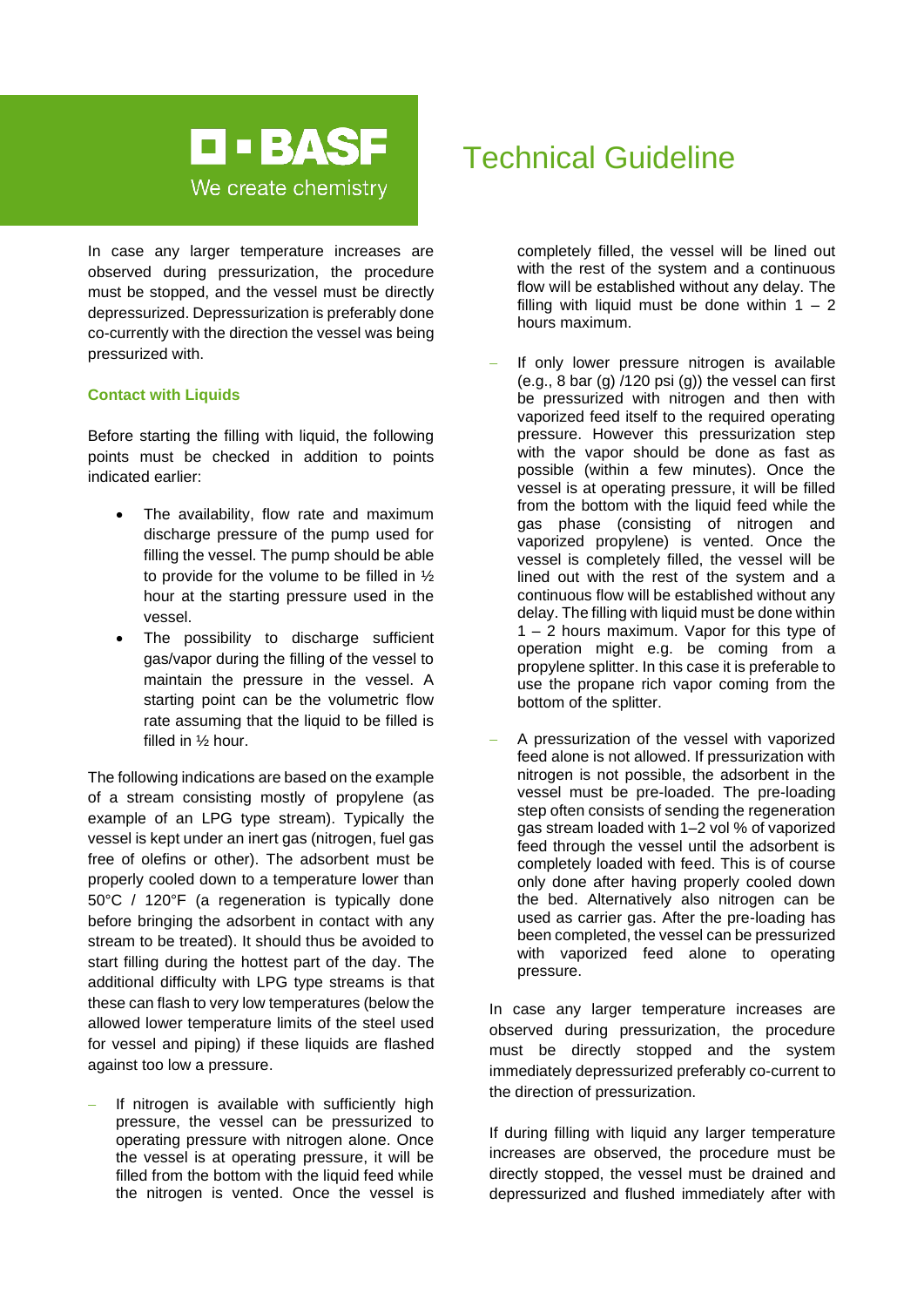

#### an inert gas like nitrogen. Again, the depressurization and nitrogen purge steps are preferably done co-currently to the direction of pressurization.

Temperature increases of 20 – 50°C / 35 – 90°F have been observed depending on the filling rate applied. For estimating possible temperature increases use the heat of vaporization of the liquid being filled into the vessel as heat of adsorption.

The measures as indicated above in case of larger temperature increases during the pressurization or filling steps should be done if temperatures locally rise above  $90 - 100^{\circ}$ C / 190 – 210°F in the case of propylene and 100 – 120°C / 210 – 250°F for butenes and stay there for more than  $10 - 20$ minutes.

During fast depressurizations as indicated above, it is possible that the bed might have been locally disturbed. Please contact BASF for further review.

If in doubt about the right procedure to apply, please feel free to contact BASF.

#### **Note**

It must also be noted that all indications provided apply only to one vessel loaded with the respective Selexsorb adsorbent. Any procedure set up by the customer and trying to fill e.g. multiple vessel systems lined up in series or in parallel is the sole responsibility of the respective customer. Also, proper instrumentation must be in place to monitor the respective steps indicated above. Proper instrumentation are typically temperature measurements, pressure measurements and the case being the analysis of hydrocarbons in inert streams.

## Technical Guideline